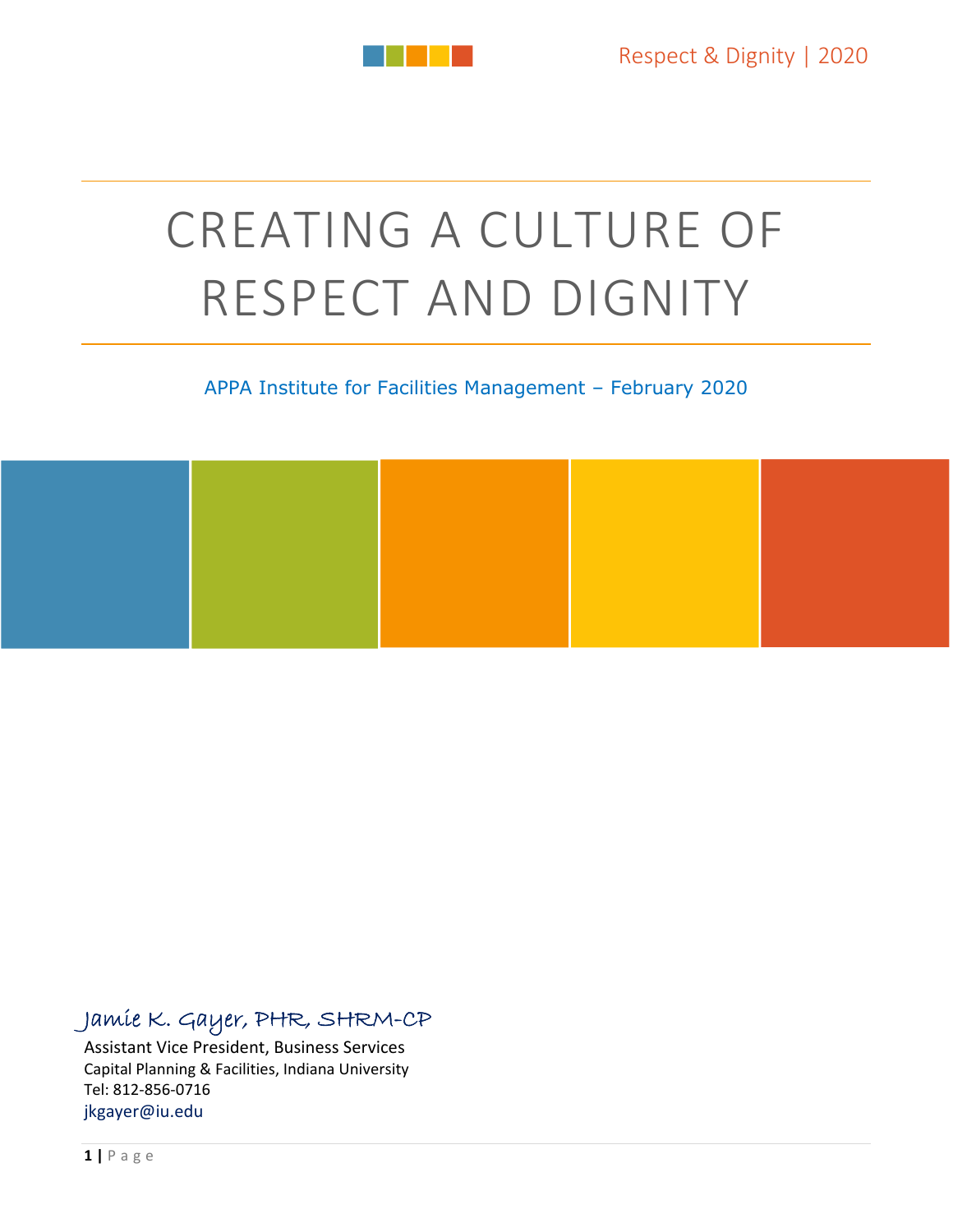



Credit(s) earned on completion of this course will be reported to American Institute of Architects (AIA) Continuing Education Session (CES) for AIA members.

Certificates of Completion for both AIA members and non‐AIA members are available upon request.

This course is registered with AIA CES for continuing professional education. As such, it does not include content that may be deemed or construed to be an approval or endorsement by the AIA of any material of construction or any method or manner of handling, using, distributing, or dealing in any material or product.

Questions related to specific materials, methods, and services will be addressed at the conclusion of this presentation.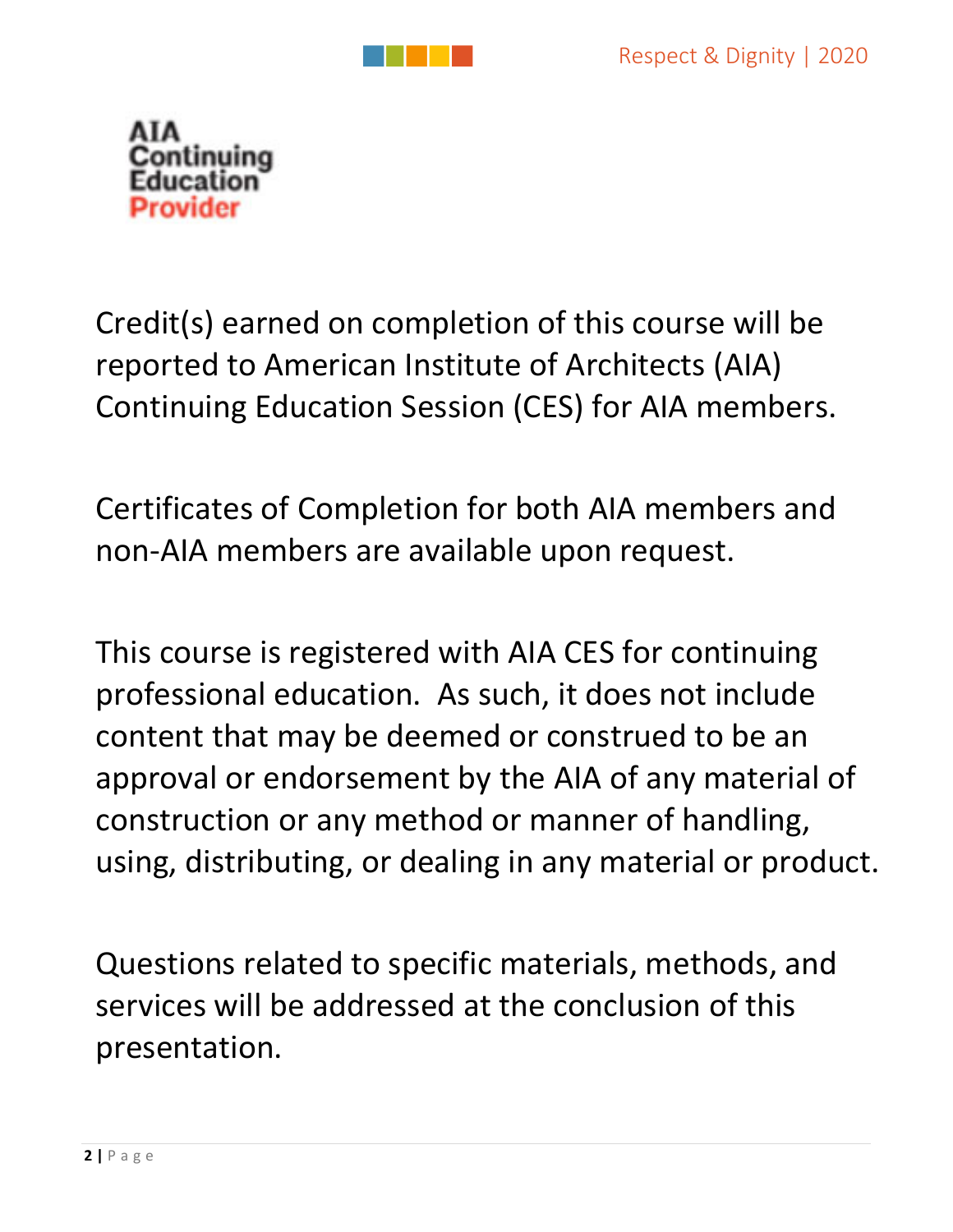

# Course Description

One of the many reasons that employees leave an organization is not feeling respected in the work environment. It is critical for leadership to foster an inclusive culture that values diverse employee backgrounds and identities and allows the individual staff member to bring their 'whole self' to work. This class is an interactive train‐the‐trainer program that teaches facilities leaders what types of conversations can be held at work, how to identify areas of opportunity and have constructive conversations with staff, and create a culture that understands the importance of respect and valuing differences.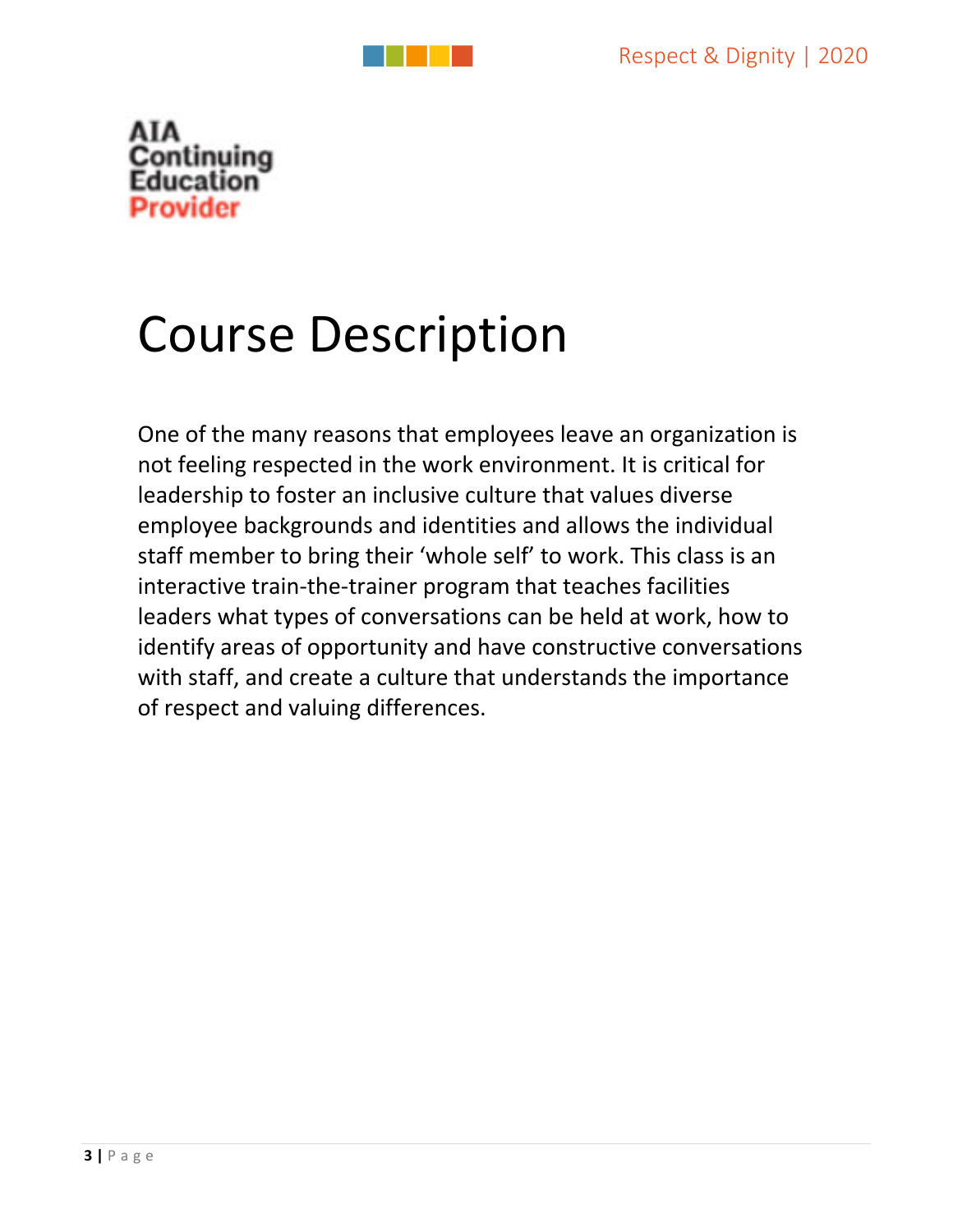

# Learning Outcomes

Learning Objective 1: Learn how to identify areas of opportunity for additional training.

Learning Objective 2: Learn how to have hard conversations with staff.

Learning Objective 3: Learn to create a culture of understanding.

Learning Objective 4: Learn how the importance of respect and valuing differ.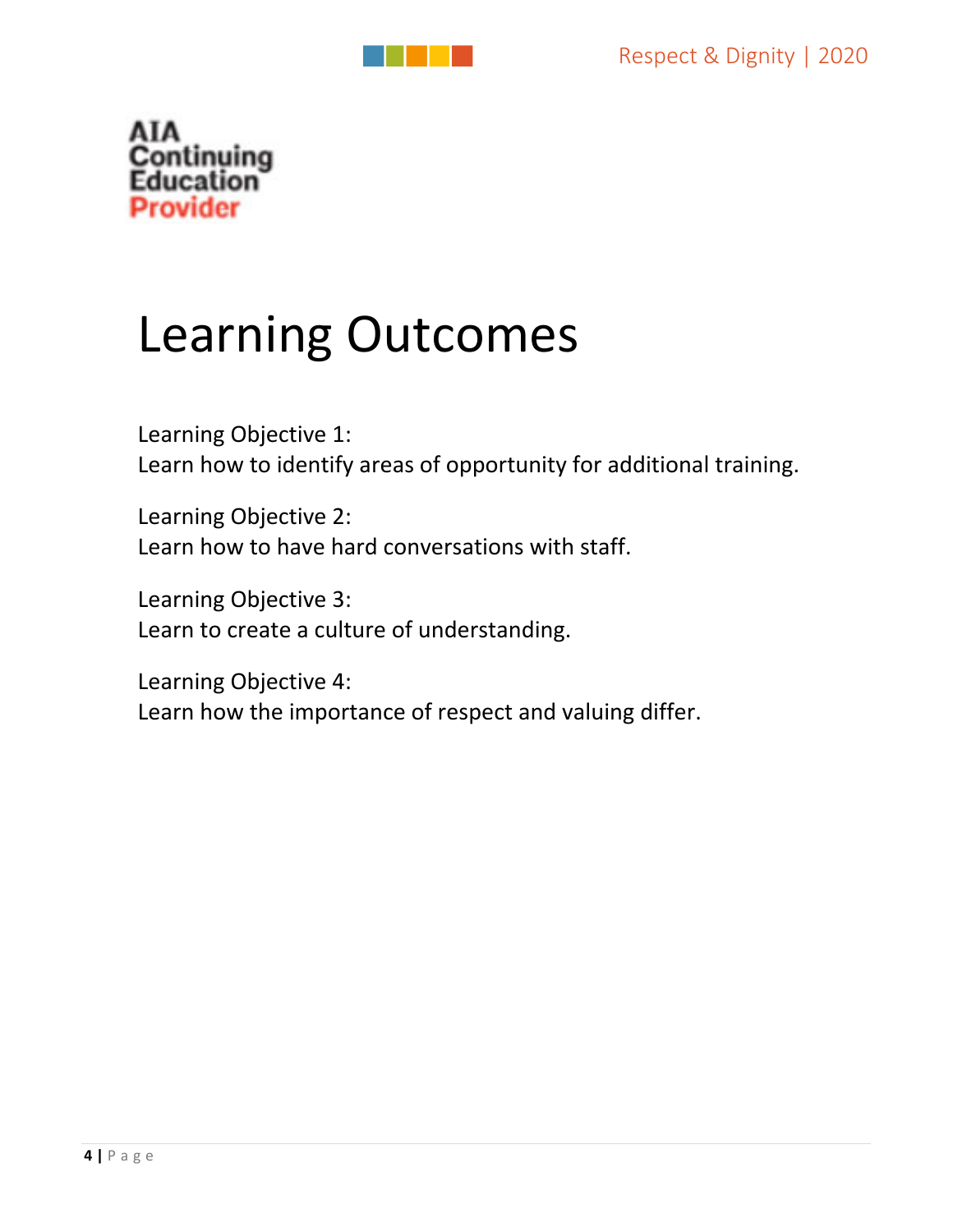

## COMMON REASONS FOR CONFRONTATION

- Misunderstandings
- Lack of Planning
- Work Style Differences
- Leadership Style
- **•** Personalities
- **•** Stress
- Poor Communication

## CORE CONCEPTS

### Trainers must identify a set of core concepts that are in every conversation and shared through your organization's relevant stories.

#### Respect

- Ask employees to define what respect means
- Define the differences between **Earn** or **Give;** and its impact between seasoned staff and new staff; supervisors and their staff.
- Public vs. Private Institutions Free Speech and Academic Freedom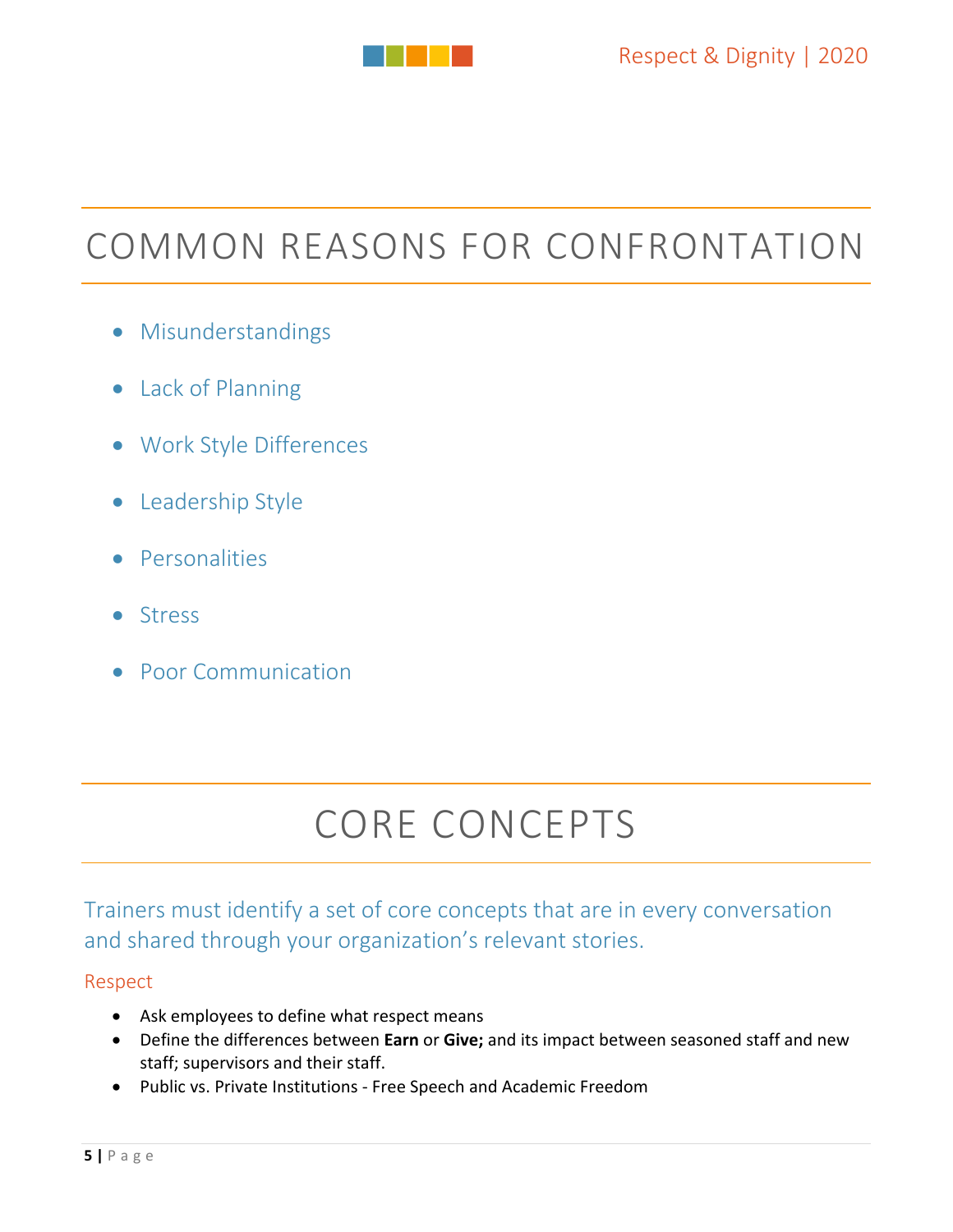

#### **Diversity**

- Ask employees to define what diversity means
- Determine and share your institution's definition
- Talk about the variety of differences that are both visible and non-visible characteristics.
- $\bullet$  Identify and share similarities among participants.

#### Sexual Misconduct

**•** Harassment vs. Misconduct

## Sample Topics to Discuss

Trainers should identify a list of topics that include current or past challenges that have come up in the organization.

#### Language

Jokes, Cursing, Slang, Sarcasm/Tone

#### Politics and the Military

● Current events, political stances - #metoo, kneeling during anthem

#### Personal Relationships

All sexual orientations

#### Religion and Disability

● Religious books on break, religious discussions, visible vs non-visible disabilities

#### Social Media and Technology

 Use of 'smart' devices, sharing personal information with others, verbalizing thoughts about work & others on social media

## TIPS & TOOLS FOR SUCCESS

### Good Communication leads to improved teamwork, relationships, productivity & collaboration

What does this look like?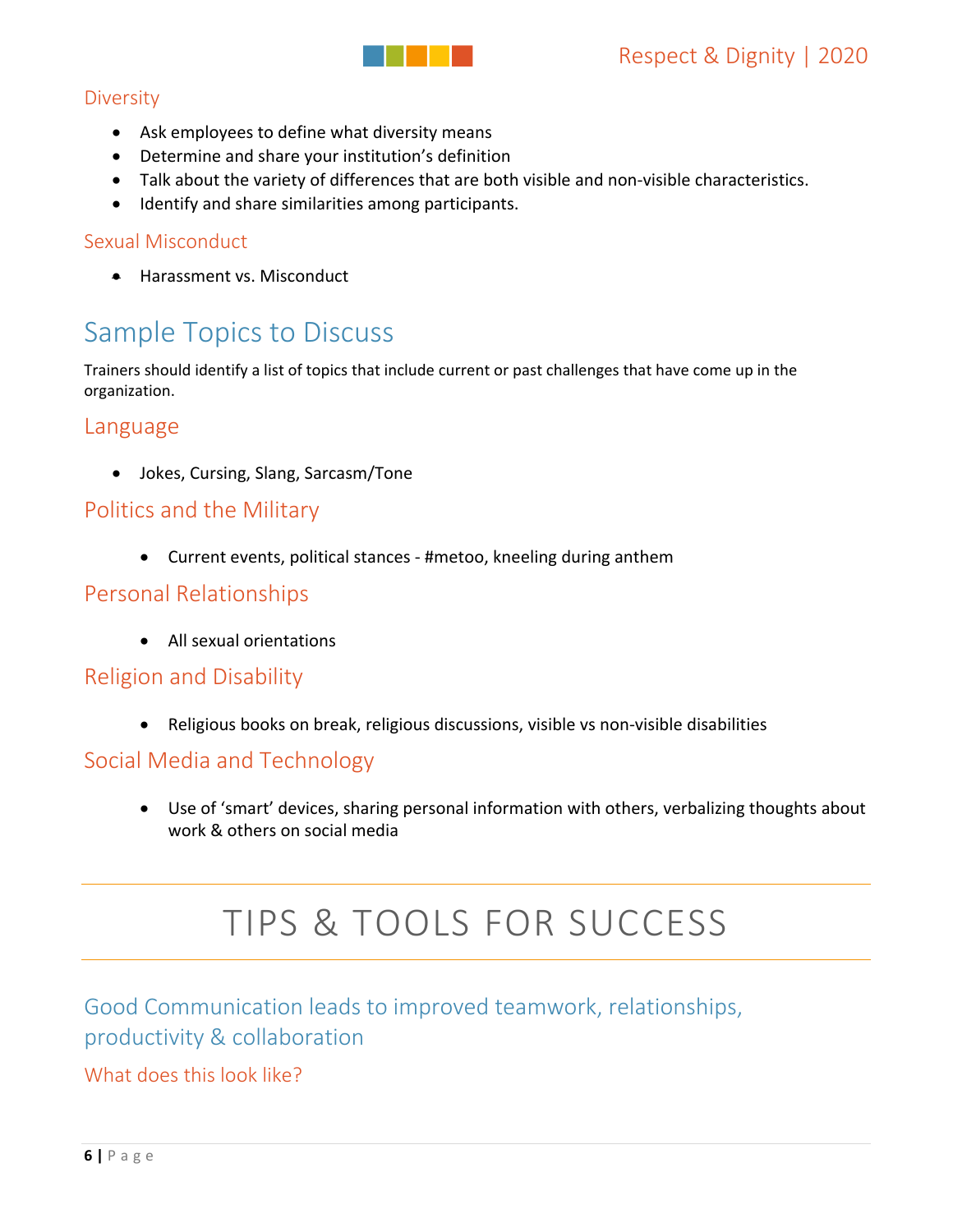Understand each individual need and shifting work priorities, tailor message to that individual – introvert vs extrovert

#### Be an active listener

 Ask the right questions to clarify intent, even if uncomfortable in asking, pay attention and make eye contact, repeat if necessary and ask for confirmation of what was said

#### Be clear and concise

- Avoid jargon, slang, terms not easily understood
- Short and simple, focus on one thing
- Nonverbal communication and its importance
- Body language (facial expressions, posture, gestures), tone, eye contact, distance, appearance

### How to Constructively Confront

#### Clearly articulate the issue, use non‐accusatory language

- Your observations: what you saw, noticed or overheard
- Remain fact focused and do not let conversation go astray from point

#### Listen attentively and consider the other person's point of view

- Agree to disagree
- Excuse from situation, walk away
- Be aware of the impact of 'bystander' intervention

Be aware of peer-to-peer communications and influence. Uses phrases like:

- You may or may not be aware…
- Help me to understand...
- $\bullet$  Let me think about what you said ...
- Is this productive to our work...
- How does this impact our relationship

#### Involve supervisor or leadership immediately if unable to work through on own

### Know Your Boundaries

#### Why are boundaries important?

- Helps staff understand their individual roles and responsibilities
- Sets rules of conduct within the workplace by determining what is appropriate on the job and what isn't.
- Holds staff accountable for their actions and allows for disciplinary action for those who violate them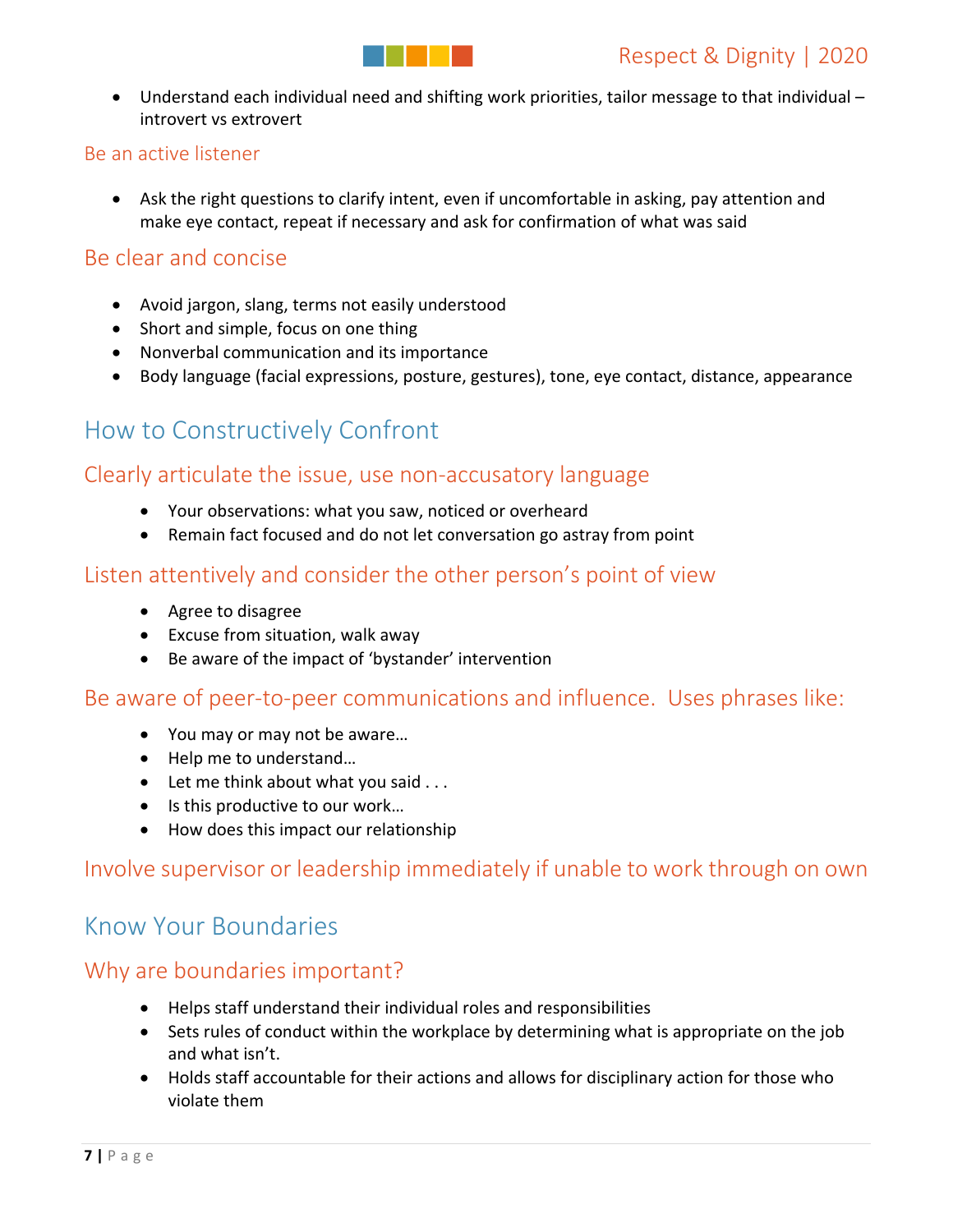What are your personal boundaries? *Physical & Verbal*

- Know your values and your limits
- Be direct when communicating those to each other

What are your organization's boundaries? *Guidelines & Policies*

## CRITICAL SKILLS FOR WORKPLACE

#### Always act professionally

- Maintain a good & healthy attitude. Remember you CHOSE to work here in this trade.
- Value Differences…seek to understand before making a judgment.
- Be the 'cool head' in times of crisis
- Take responsibility for decisions, actions and failures.

#### Hone your communication skills

- Active Listening…demonstrate you care by asking open ended questions.
- Observation Skills & Empathy…observe others and be intuitive to work needs

#### Instill Trust by being authentic to your real self

• Try to be likeable as it boosts morale!

#### Practice what you preach…show consistency between words and actions

## CLOSURE

### Summarize Critical Points

- Respect Differences
- Value Each other
- Treat with Dignity
- Ask participants to Self-Reflect on one take-away
- On Notice for future accountability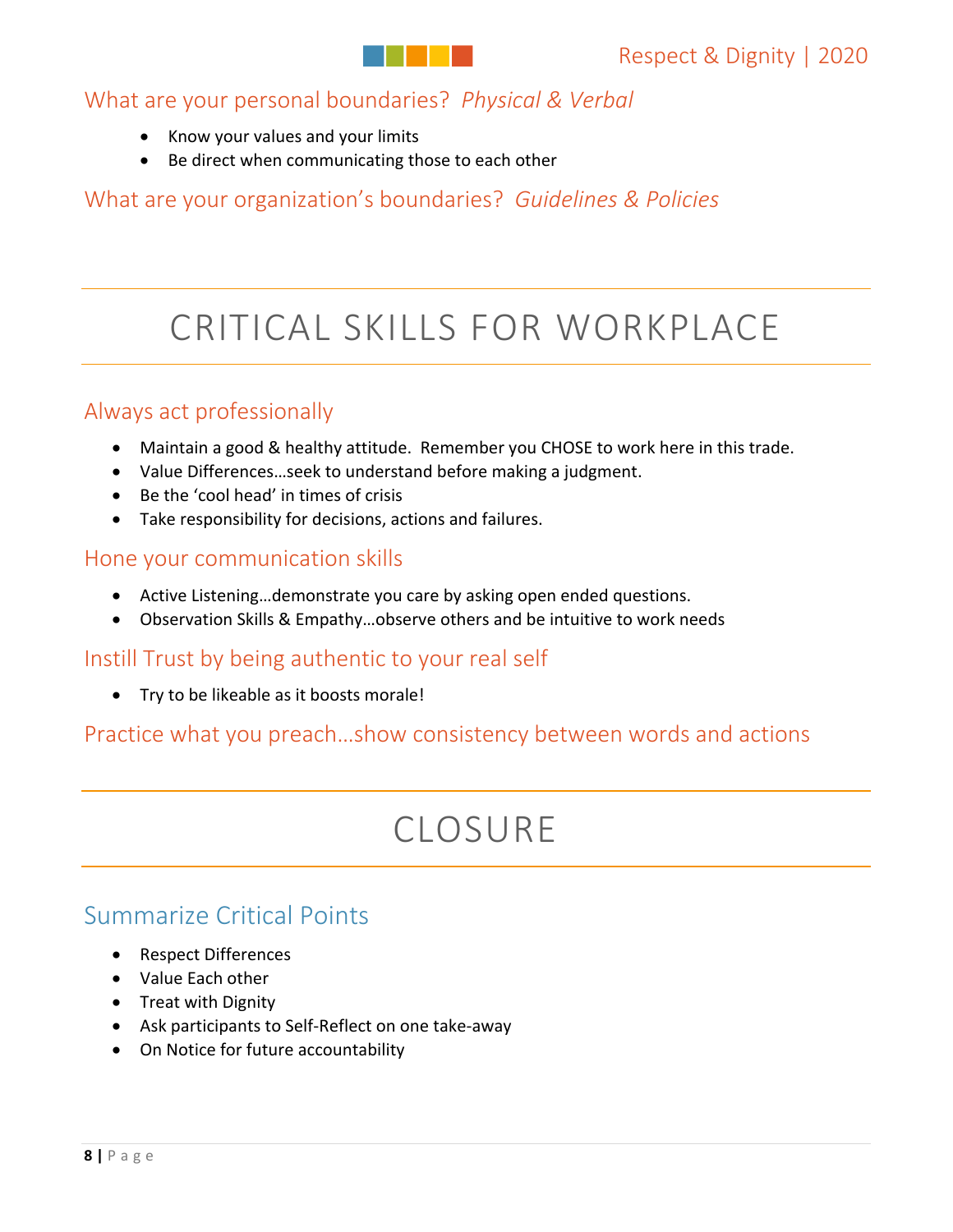

"I've learned that people will forget what you said, people will forget what you did, but people will never forget how you made them feel." Maya Angelou

## TRAINING LOGISTICS

Session Length: 60 minutes

Maximum Group Size: 20‐25, best in small teams of 10‐15

How Often: Annually or as team challenges present

Group Composition: All team members to include front line supervision and leadership, do not mix teams as there is a loss of team culture in the conversation

Training Style: Conversation based with little to no technology, use circle setup so that all can see each and hear each other, trainers sit in circle with team

Training Sign In: Have sign-in sheet so that staff are on notice for accountability for future actions

Leadership Support: Leadership buy-in is critical for program success; commitment to a respectful culture must come from the top, practice what you preach

Role of Trainer: Act as facilitator, ask leading questions and give examples to engage participation, have patience and wait on individuals to answer